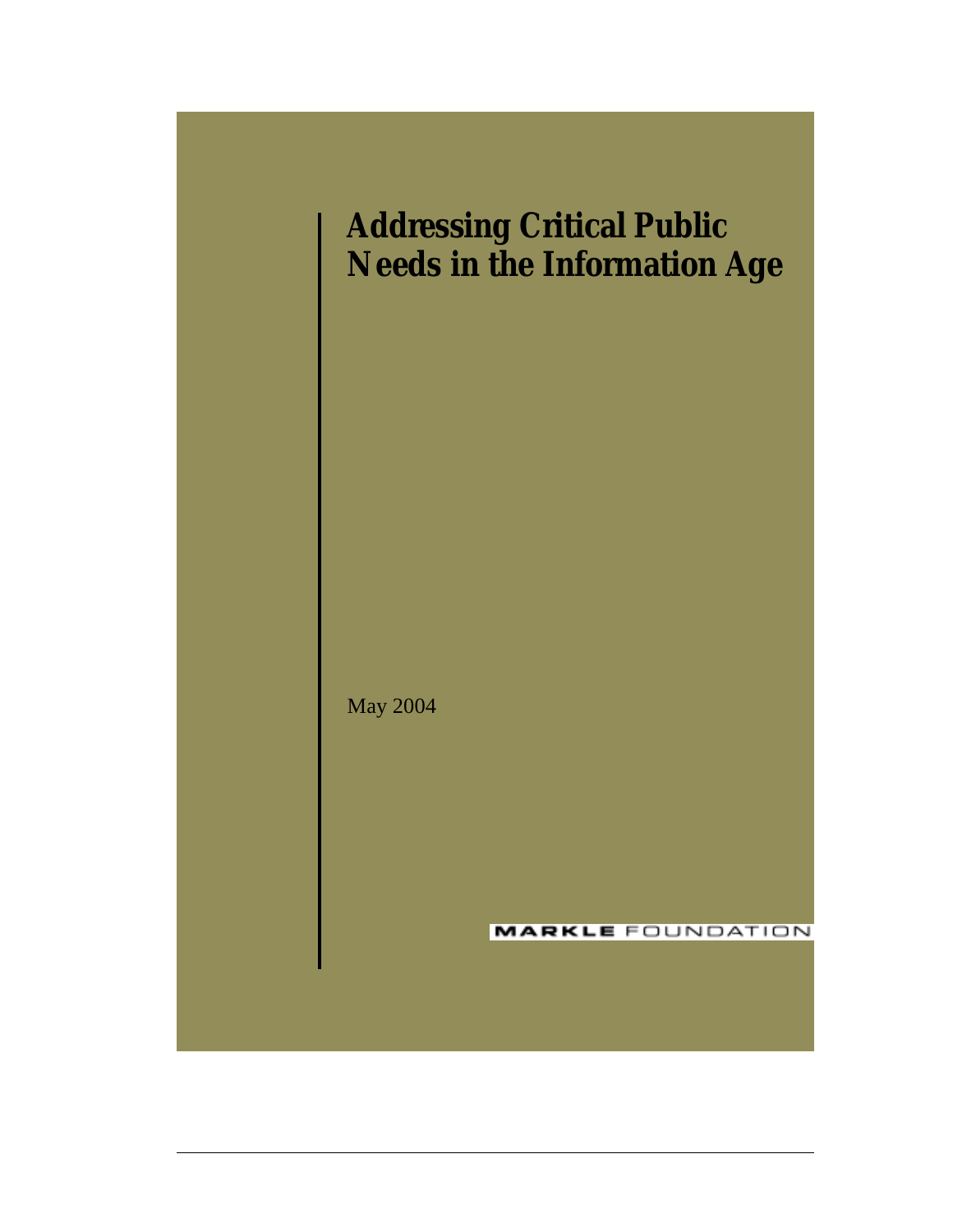*Emerging information and communication technologies possess enormous potential to improve people's lives. The Markle Foundation works to realize this potential by accelerating the use of these technologies to address critical public needs, particularly in the areas of health and national security.*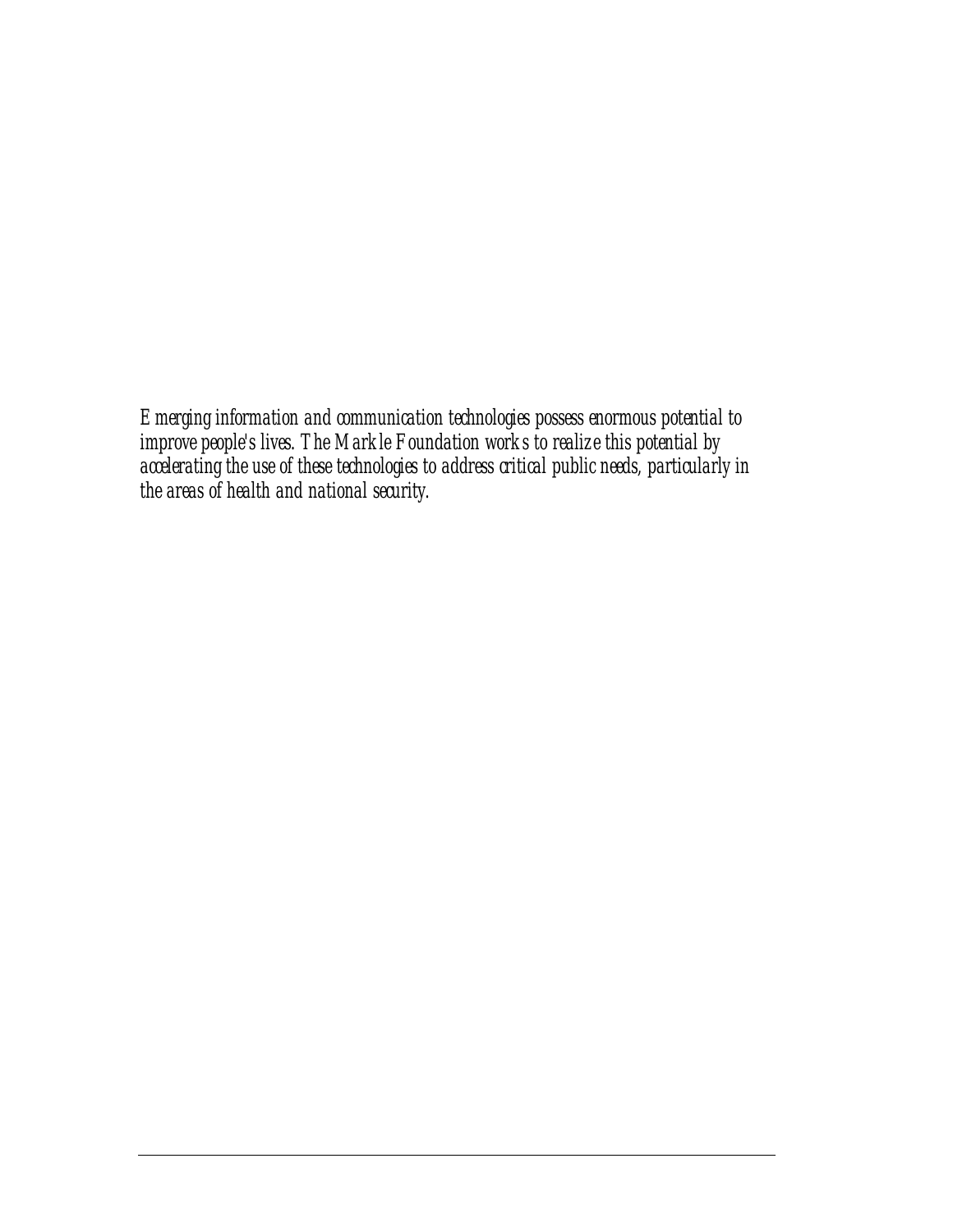## **A letter from the President**

#### **Zoë Baird**  May 2004

Advances in information technology over the past decade have stirred the creative spirit of a generation and dramatically changed our everyday lives. As we enter the 21st century, the Internet and information technology (IT) continue to capture our imagination, holding out a future filled with possibilities that go far beyond the transformations we have already witnessed in business, education and consumer choice. Technology, woven into the fabric of the institutions that serve the public, can transform information into an ever more powerful tool that can help solve complex problems, meet critical public needs and empower people in ways that make life better for all of us.

In our recent work, the Markle Foundation has been predominantly focused on two areas where we believe IT holds great promise to create the future we have in mind: the modernization of our complex and overburdened health care system and the strengthening of our nation's security against the threat of terrorism. These are two of the most critical issues of our time, where the benefit to be gained from the ability to put the right information into the right hands at the right time is enormous. In each of these areas, we know that the effective use of IT can literally save lives. These are areas where IT promises great breakthroughs, and where without better use of IT, our nation's goals cannot be met. At the same time, health and national security also highlight the major challenge in seeking better ways of using information: the risk such use poses to our established social values of privacy and civil liberties. We have had major collaborative efforts addressing these areas for the last two years and we plan to continue our work on the challenges presented by these two program areas for the foreseeable future. In addition, we will continue to look for similar important areas where we believe that we can have significant impact.

Markle's commitment to deepen our work in these two fields has grown out of our broader initiatives since 1999 as the Internet moved from its early uses to the mainstream. From the beginning of 1999 to the present time, the number of Internet users around the world has grown from approximately 150 million to an estimated 650 million. In this initial growth period, the Markle Foundation aimed to stimulate the participation of many needed actors to pursue the public interest potential in a variety of areas of the Internet and emerging information technologies. As we did so, we invested in these goals at a higher rate of distribution than is typical for foundations.

As the IT environment changed and the economic climate, including our own endowment, softened, we aligned our spending levels with our work in health and national security. (See Financial Section on page 14 for program spending information.) Development of the IT systems and policy direction to meet our objectives in these fields will take time and we plan to deepen our work and sustain our activity.

Improvements in the areas we are working on have the potential to be transformative. In the health care arena, imagine that you are far from home when you are seriously injured and rushed to the emergency room. Under the current system, health information remains primarily paper-based. Significant delays could occur before doctors could obtain a complete medical history from your personal physician. In the meantime, because of a lack of information about pre-existing medical conditions or medications you are taking, decisions might be made that could turn out to have dangerous consequences. On the other hand, if we transform health care to take full advantage of IT, you would be able to authorize the emergency team access to your relevant medical history stored electronically in a record that can be accessed by you from any location. The results would be dramatic reducing the possibility of medical errors, allowing you to receive better and more efficient care and empowering you to impact the quality of your own health care.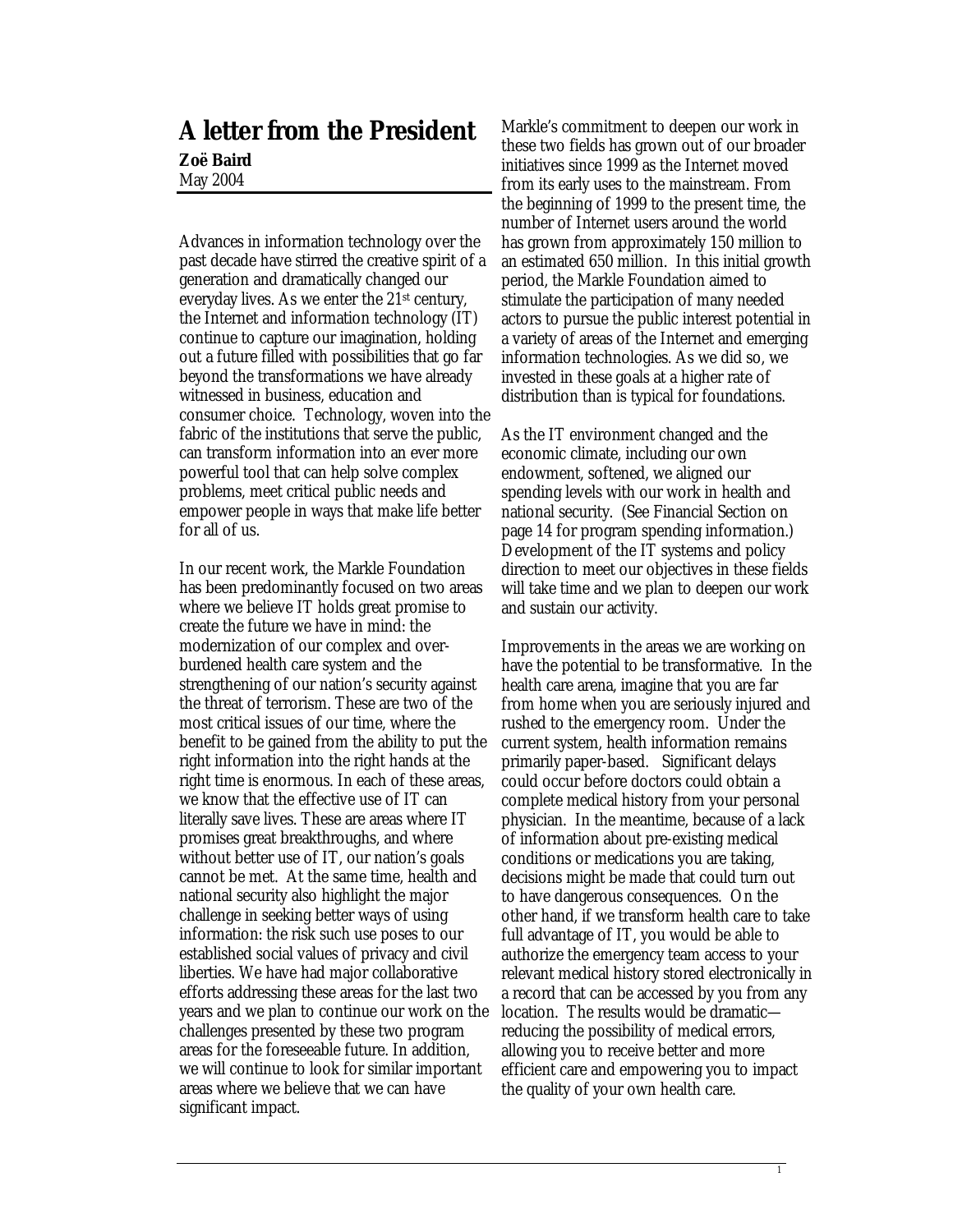On the national security front, the benefits of better information systems are equally striking. Consider a scenario in which federal intelligence agents and local law enforcement become aware of separate aspects of a terrorist plot for attacks on shopping malls across America. The federal government gets a sensitive intercept of terrorists discussing "malls," while local police observe suspicious surveillance of their local mall. At the same time, a manager of a department store chain with stores in many malls notices a lot of unusual social email traffic between new employees at different stores. None of these pieces of information on their own reveals a plot. Today, federal intelligence agencies protect their classified information and would release, at most, highly sanitized general warning information. Local law enforcement, lacking knowledge of the threat context, would not understand the significance of its information and would fail to share it. These potentially critical clues might be linked only in an after-the-fact investigation.

But instead, a trusted, secure network would create a regular information flow between these and the many other critical homeland security players. Rather than relying on a few analysts in Washington, ad-hoc communities would be created around common concerns. Our government needs the network and the guidelines and controls for the use of data so it can establish an information flow without legitimate public fear that our efforts to prevent terrorism will result in unacceptable intrusions on privacy.

The critical thing to underscore is that in both health and national security, these are not futuristic scenarios that require ten more years of R&D to become reality. The technology exists now or is in the development pipeline. What is needed is the collective vision and will to build the infrastructure and implement the policy changes that will make them a reality.

In both these fields, the Markle Foundation has brought together the leadership to develop and implement urgently needed solutions. We understand that these issues are complex, and that they will not be resolved overnight. But with an extraordinary group of people, we have taken the initial steps in our recent work,

and are making the long-term commitment to making our nation safer and our health care better through the improved use and sharing of information in ways that protect our citizens' privacy and liberty.

To realize these visions, it is essential that progress be made on a number of fronts. New approaches to information sharing must be designed and widely adopted to enable information to flow among diverse stakeholders. At the same time, novel legal and policy frameworks must be put into place to inform and protect stakeholders and guide them in the appropriate sharing of information. Finally, while progress is being made on such key issues as identity management and the protection of data and systems, there is much work to be done using existing technologies to experiment with these new systems before truly interoperable electronic systems are ready and available to share information privately and securely, such as classified government intelligence or personal health records.

For all the potential IT holds to improve our health care and national security, it is remarkable the degree to which policy, institutional and human barriers exist and prevent creating an infrastructure that can make the most of information technology. Based on Markle's past involvement in technology policy work and our experience in mobilizing multi-sectoral groups, we have sought to address our work specifically on overcoming these barriers in order to effect large-scale institutional change.

To that end, we have thought very specifically about how the technology and policy arenas can converge to deliver information as a powerful tool to support novel solutions to complex problems – in health, national security and beyond. To put it slightly differently, while our society now has the capability to amass enormous amounts of information from a wide variety of public and private sources, information by itself is not knowledge. Our recent work in the fields of health and national security has focused on ways that discrete data can become new knowledge, directed toward public interest ends.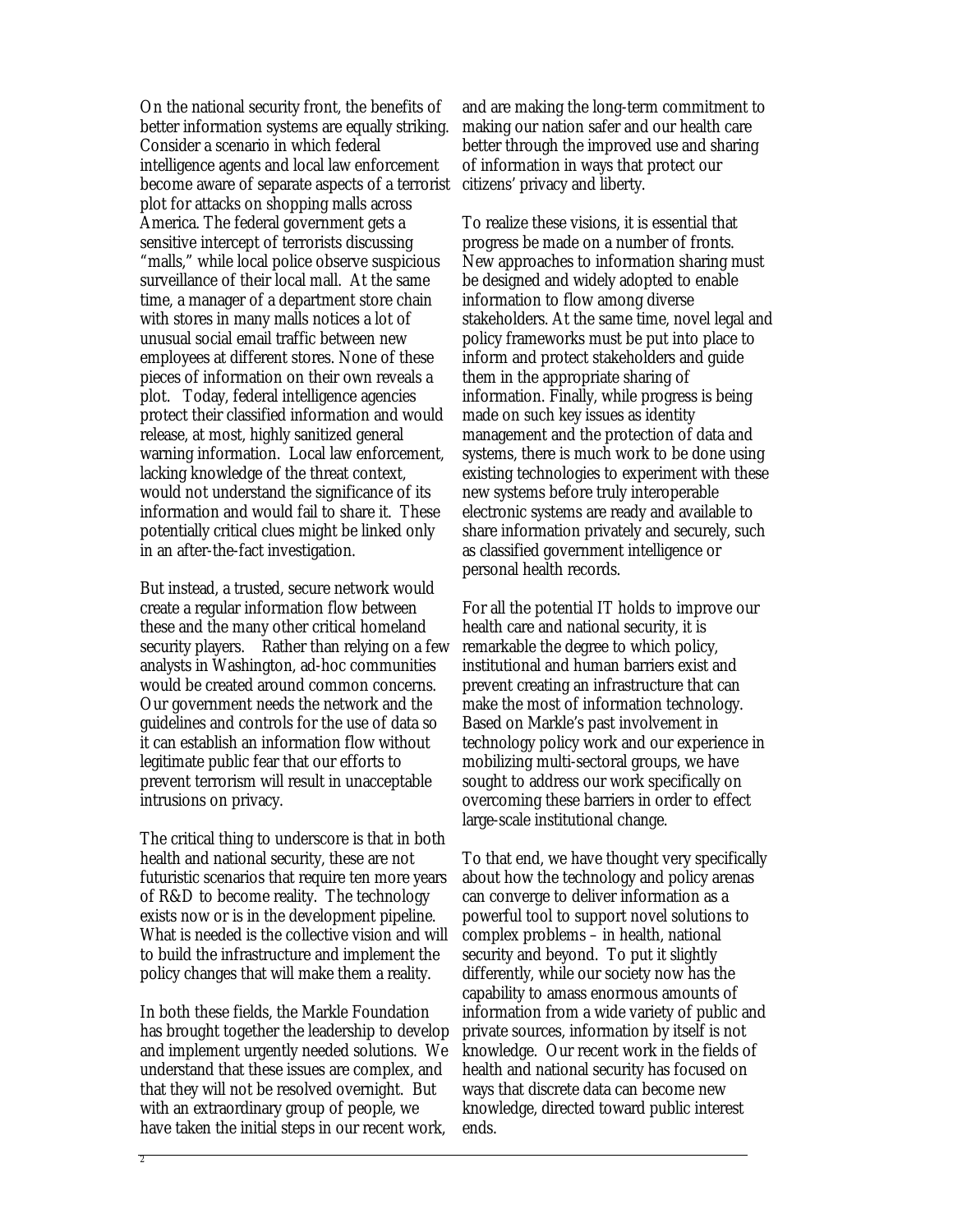#### **Health**

In many ways, the United States has one of the most technologically advanced health care systems in the world. Our health care system boasts state of the art diagnostic and treatment technologies, outstanding institutions and the world's most skilled professionals. However, the picture is not so bright when looked at from the standpoint of technologies for managing medical information. Health care costs are soaring, and too many people die from preventable medical errors, more than from car accidents, breast cancer or AIDS. According to recent RAND studies Americans get the care they are supposed to only one half of the time.

The reality is that our current system is highly fragmented and, in the words of the Institute of Medicine, lacks even "rudimentary" clinical information capabilities. Vital data sits in paper-based medical records that can neither be accessed easily nor combined into a clear and complete picture of patient care. Recent advances in telecommunications and electronics have transformed much of American business and society. Yet the fundamental way in which the vast majority of hospitals and physicians gather, store and use clinical information has changed hardly at all from the days of the horse and buggy. Today, American banks (just to name one example) can move millions of dollars around the world in fractions of a second. Loan applicants who used to wait for weeks now wait mere hours for approval on the mortgage that will secure their dream home. Yet in the vast majority of hospitals, lengthy delays can occur while doctors attempt to gain access to a patient's paper records.

All of us, as health consumers, patients, parents and caregivers, feel the effects of these shortcomings in our everyday lives. Doctors must sometimes provide care without knowing the details of previous treatment or current conditions, which can lead to treatment that is redundant, ineffective or even dangerous. As patients, we lack easy access to the medical information we need in order to collaborate with our doctors in our own care. We actively want new and better ways to engage with our health care, including

the use of computers and electronic personal medical records to manage our care.

*According to a national poll conducted by the Foundation for Accountability (FACCT) on behalf of the Markle Foundation's Connecting for Health initiative:* 

- ❖ Seventy percent of consumers would want to use some aspect of an electronic medical record.
- ! Forty percent erroneously believe their doctors *already* use such records.
- ❖ Seventy-five percent said they would want to be able to e-mail their doctors.
- $\triangleleft$  A majority said that privacy and security of their personal medical records was very important to them.

Until clinical information can be easily shared and integrated, securely and privately, our nation's health care system will continue to struggle with gaps in care, quality, safety and cost-effectiveness.

The Markle Foundation's health program is dedicated to helping break open the technological logjam in health care. Our goal is to see that the extraordinary potential of 21stcentury information technology to improve the health and health care of each citizen is realized as quickly and effectively as possible.

Our most significant work in this area has been Connecting for Health: a Public-Private Collaborative. Over the past year and a half, Markle has convened a remarkable group of government, industry and health care leaders that has led the national debate on electronic clinical data standards. Early in its inception, the group drove consensus on the adoption of an initial set of standards, developed case studies on privacy and security and helped define the electronic personal health record (PHR).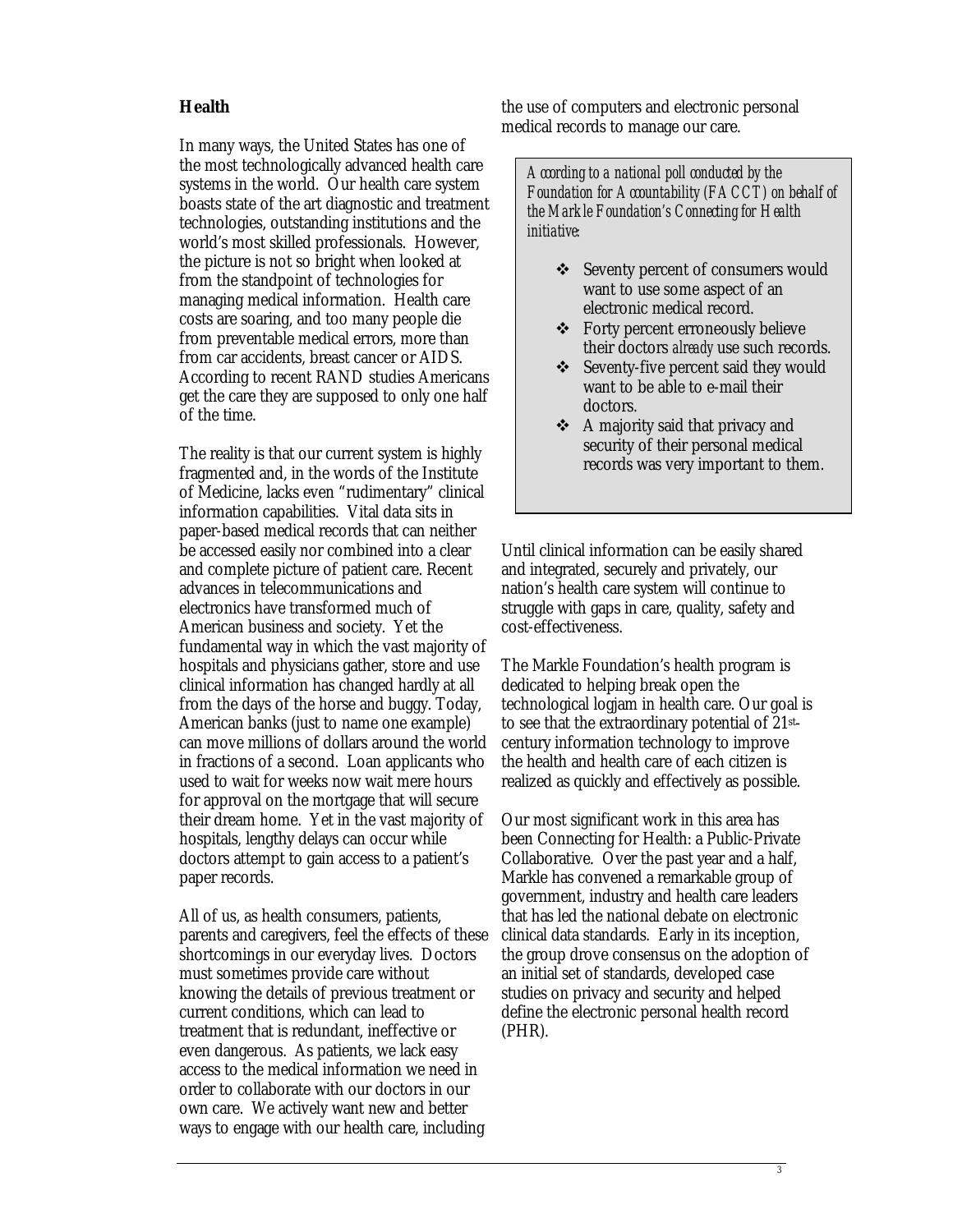"Promising developments are in the works. Connecting for Health, the health group collaborative, has come up with an initial set of data standards, developed models for protecting patient privacy and created a proposed electronic 'personal health record' to be controlled by patients, much as consumers use budgeting software to managed their finances."

*Wall Street Journal*, January 23, 2004

Most recently, Markle announced the second phase of Connecting for Health: the creation of a Roadmap for achieving electronic connectivity in health care. For this phase, the Markle Foundation is pleased that the Robert Wood Johnson Foundation will also be supporting our effort. The collaborative will also be developing solutions for overcoming specific barriers to electronic connectivity and then setting up a demonstration project to test solutions under real-world conditions.

#### **National Security**

The September 11th attacks exposed significant shortcomings in the intelligence structures and methods we use to protect our nation. While we knew of the threats terrorists posed, we did not fully comprehend their ability to carry out such attacks on American soil. In fact, we possessed a good deal of information that might have prevented the terrorists' plan prior to September 11th. What we lacked was a system for processing, analyzing and sharing the information in a way that might have revealed their plot. In the aftermath of the attacks on the World Trade Center and Pentagon, Markle saw a critical need to rethink the role of information and information technology in protecting our nation.

While the post-September 11 period saw many anti-terrorism initiatives unveiled, too little attention was paid to the ways in which IT could be used to improve intelligence gathering and to support better sharing of such intelligence among federal, state and local agencies and the private sector. We found there was an urgent need for policymakers, members of the private sector, academics and members of the civil liberties community to

explore information needs and the ways in which existing and emerging technologies could be used to enhance our national security.

The cornerstone of our program in national security is The Markle Task Force on National Security in the Information Age. Formed in April 2002, the Task Force focuses on the question of how best to mobilize information and information technology to improve domestic security while protecting established civil liberties. The Task Force is designed to inform the policy judgments and the investments of the federal, state and local governments in the collection and use of information as it relates to national security.

To carry out that mission, we have assembled a diverse and bipartisan group of experienced policymakers, senior executives from the information technology industry, public interest advocates, and experts in privacy, intelligence, and national security. Task Force members have devoted tremendous energy and hundreds of hours of pro-bono time toward developing a strategy to increase our nation's security through the use of information and information technology.

"This impressive group of people was definitely asking all the right questions, and have come up with some very reasonable first answers…They've gotten people who normally don't talk to one another - privacy advocates and former intelligence and national security officials -- to agree on some basic prescriptions for safeguarding civil liberties and protecting America."

Senior White House official, quoted in the *New York Times*, October 7, 2002

To date, the Task Force has poured its collective expertise and insights into two reports, both well received by policymakers in Washington and nationwide. The first report analyzed the benefits of improved information sharing between intelligence and lawenforcement communities and provided guidelines for safeguarding civil liberties in the process. The second goes further with specific recommendations for a Systemwide Homeland Analysis and Response Exchange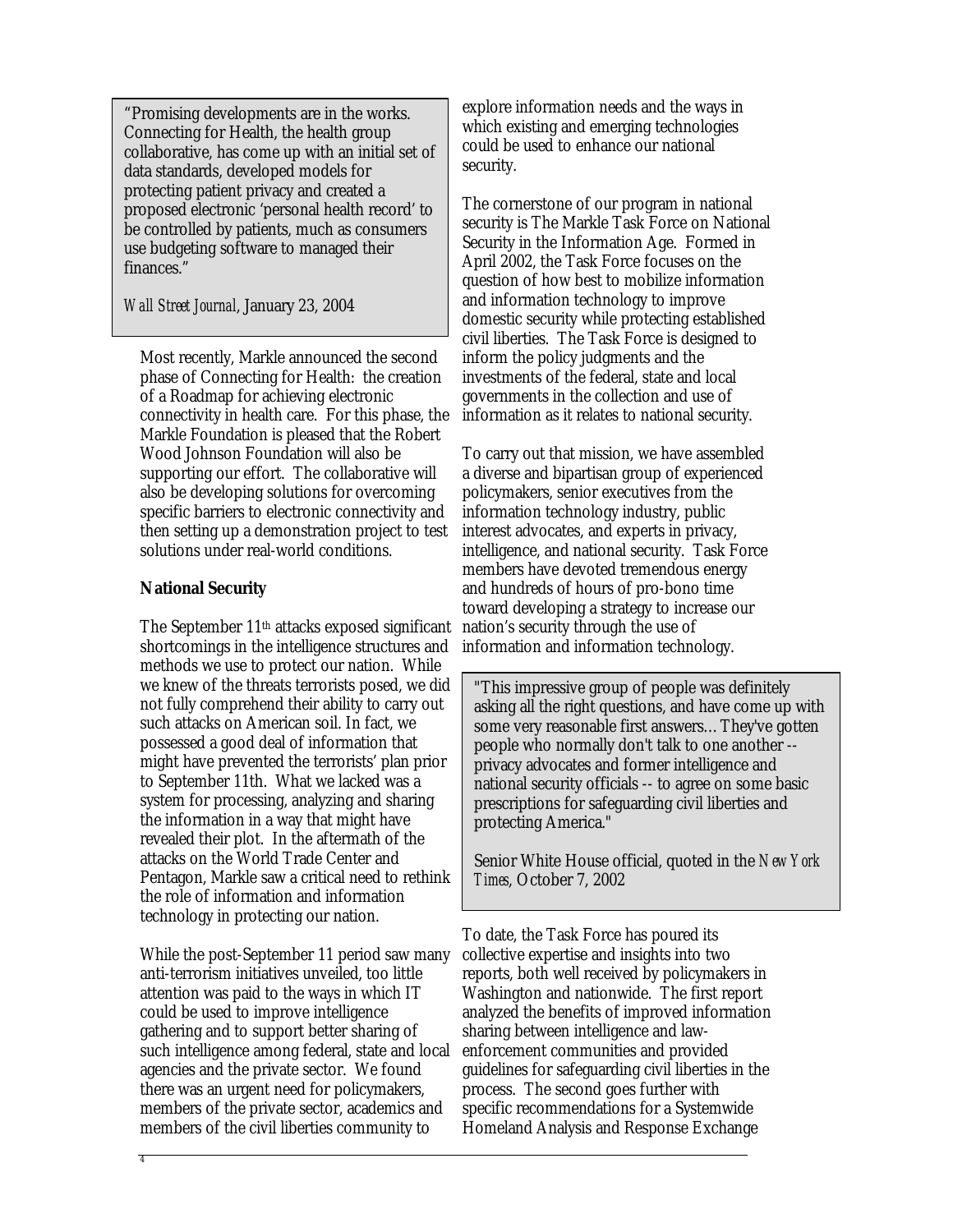(SHARE) Network, which would empower federal and local officials alike to be full and active partners in protecting our security, and which would be governed by guidelines designed to protect our liberties. The initial report was helpful to policymakers as the Department of Homeland Security was being created. The second comes at a time when intelligence reform is once again at the forefront of national awareness, and when failure to make needed reforms leaves our society at risk.

"The creation of a new homeland intelligence agency will give us a fresh chance to strengthen our freedom as well as our security. A recent study by a bipartisan commission at the Markle Foundation points the way. "

-- Sen. John Edwards

*Washington Post* Op-Ed, December 18, 2002

As the Task Force has pursued its work over the past two years, we have made remarkable progress. Our goal is nothing less than the design and implementation of an integrated, multi-agency network infrastructure for the analysis and sharing of information regarding threats to our security – as well as the policy and institutional changes that would facilitate its widespread adoption and use. We believe we have taken important initial steps that will help make America safer while protecting our cherished civil liberties. However, much work remains to be done, and the Markle Foundation is committed to pursuing these issues in our continuing effort to use information and IT to make America and the world more secure.

Over the past few years, the Markle Foundation has pursued a number of projects with the goal of addressing critical public needs through the innovative use of information and IT. In the process, we accomplished many specific objectives and developed a number of key partnerships in the public and private sectors. We have developed an approach that works for the

**\*\*\*\*\*\*\*\*\*** 

many extraordinary people with whom we collaborate: convening multi-sectoral groups of leaders and innovators from technology, government, public interest organizations and business to bring about the technical and policy changes needed to enable breakthroughs in the public interest. Our partners have contributed countless hours of their time to our common goals. We are grateful to them for choosing to work on these issues with us.

Over time, this approach to Foundation operations allows us to contribute to largescale, sustainable change that far exceeds the dollars we apply to the problems we have chosen to address. This model also enables us to tackle issues that are ripe for change at the point in time when we believe we can have the most impact. We have found that the most effective way for us to leverage our resources is to structure and operate our own projects in cooperation with our partners instead of working as a traditional grantmaking organization.

We have used this approach in recent years to tackle a number of important issues. For instance, we designed and implemented a variety of interventions to achieve public interest outcomes in IT policy. We facilitated and promoted transparent, accountable, multisectoral policymaking processes through which government, industry, and non-profits could work together to develop legitimate IT policies that serve the public interest in a variety of non-traditional venues like the Internet Corporation of Assigned Numbers and Names (ICANN) and the Group of Eight (G-8) summit in 2000. We developed the first major use of the Internet in presidential elections in 2000 in a collaboration between the major portals, news organizations and non-profits. And above all, we built and fostered IT policy capacity among a number of public interest representatives and nongovernmental organizations (NGOs) - domestically and globally -- so that they can continue to bring public interest concerns to decisions about major issues in a variety of venues and further develop effective solutions. (See Program Highlights on our website at http://www.markle.org for additional details).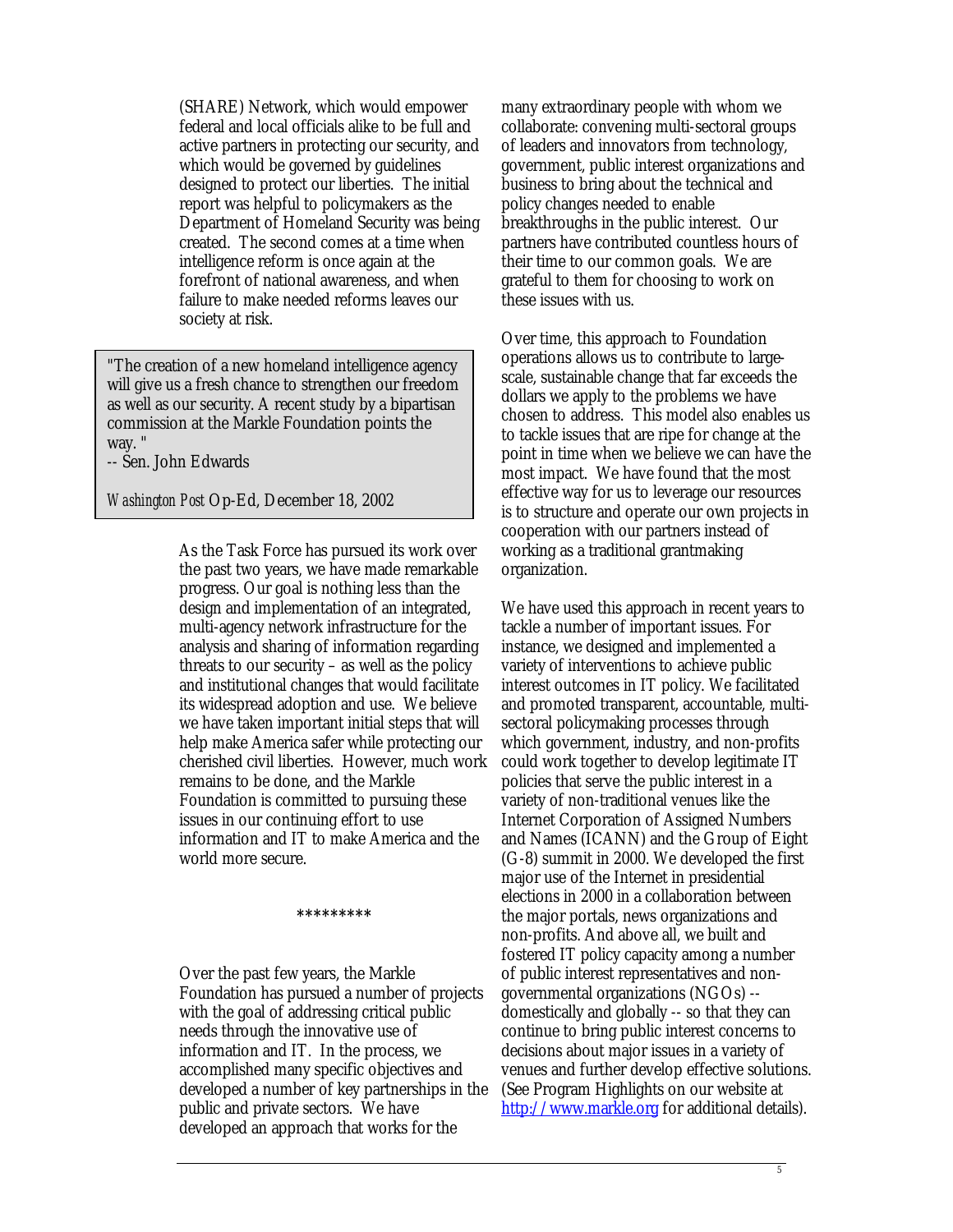Because we have been operating these and other programs, we have funded few unsolicited proposals for some time. We have decided formally to discontinue accepting unsolicited grant applications. For the time being, we expect to focus on our health and national security programs.

In my first letter as Markle's President in 1999, I noted the transformative potential of the Internet and other developing information technologies. It is hard to believe now that at that time most people were just becoming familiar with the Internet. *The Wall Street Journal* wrote in November 2002 that in the summer of 1999, "we wanted to introduce readers to this strange animal called the Web."

Now, five years later, I think we all have a much better idea what the Internet and related advances in technology can contribute to our societal achievements. We now understand how technology can help transform information into knowledge and how that knowledge can be used in new ways to address some of our most pressing social problems.

I concluded my 1999 President's letter by expressing the hope that in the years ahead Markle would be able to improve life in the Information Age. Looking back, I believe we have made a difference, and I also believe that there is much more that Markle can contribute. Through continued innovation and dedication, Markle and our many partners will continue our work toward goals that none of us can achieve alone. Together, we can contribute to solutions for critical public needs by leading in the use of information technologies.

Sincerely,

Dair

Zoë Baird

6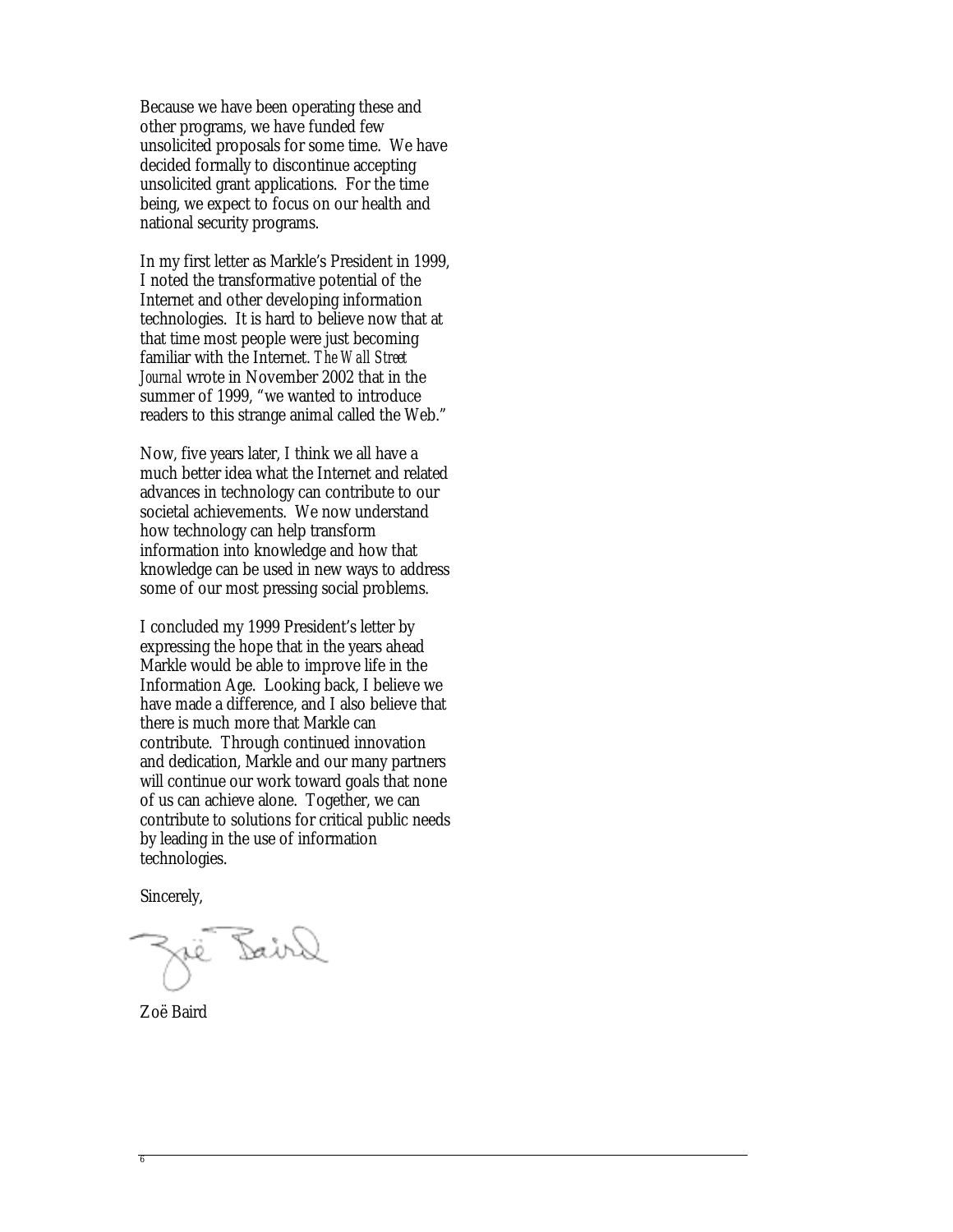# **Health**

The overarching goal of the Markle Foundation's Health program is to accelerate the rate at which information technology enables consumers and the health system that supports them to improve health and health care.

The effective use of IT in health care presents an opportunity to move critical medical information where and when it is needed in a secure and private manner. The Markle Foundation's health program is dedicated to ensuring that the primary beneficiary of this opportunity is the patient. Bringing electronic connectivity to health care has the potential to empower patients by allowing them to control their own medical records in a secure and private manner. Medical records could be accessible according to the needs of the patient, accessible even if the patient changes doctors, hospitals or health insurers. Such a system would allow patients to become more active participants in their own health care, creating a new and powerful partnership between patients and physicians. In addition, such a system would also improve the quality of care, reduce medical errors and help stabilize the rapidly raising costs of health care.

However, a number of challenges must be overcome to enable the health care industry and patients to take advantage of the full power of modern technology. These barriers include the lack of interoperability between systems, privacy concerns, the fragmented nature of the industry, misaligned incentives and a legal framework that may not facilitate the use of IT. The Markle health program works to eliminate these barriers so that we can realize information technology's potential to improve health and health care for every individual.

Over the last few years, Connecting for Health has played a key role in Markle's health strategy. Connecting for Health, a publicprivate collaboration of over 100 stakeholders from across the health care sector, seeks to create an environment that brings the innovation and expertise of the private sector

together with the public sector to help drive our health care system toward a common goal of interoperability.



Connecting for Health's goal is to serve as a catalyst for changes that would begin to clear the way for an interoperable health information infrastructure. It was designed to address the challenges of mobilizing health information in order to improve quality, conduct timely research, empower patients to become full participants in their care, and bolster the public health infrastructure. The success of Connecting for Health's initial phase, which broke through the long-standing impasse related to data standards, was attained by finding achievable milestones and focusing on areas where consensus could be achieved.

*"(Connecting For Health's) initiative has enabled the Government to work with the private sector in planning how to make the most use of technology to improve health care for all Americans."* 

*HHS Secretary Tommy Thompson*  June 5, 2003

Connecting for Health's Steering Group, whose members represent a driving force in health care, agreed for the first time at its initial meeting in September of 2002 on the voluntary adoption of an initial set of data standards and communication protocols for the sharing of health care information. The U.S. Government announced its adoption of these same standards in March of 2003.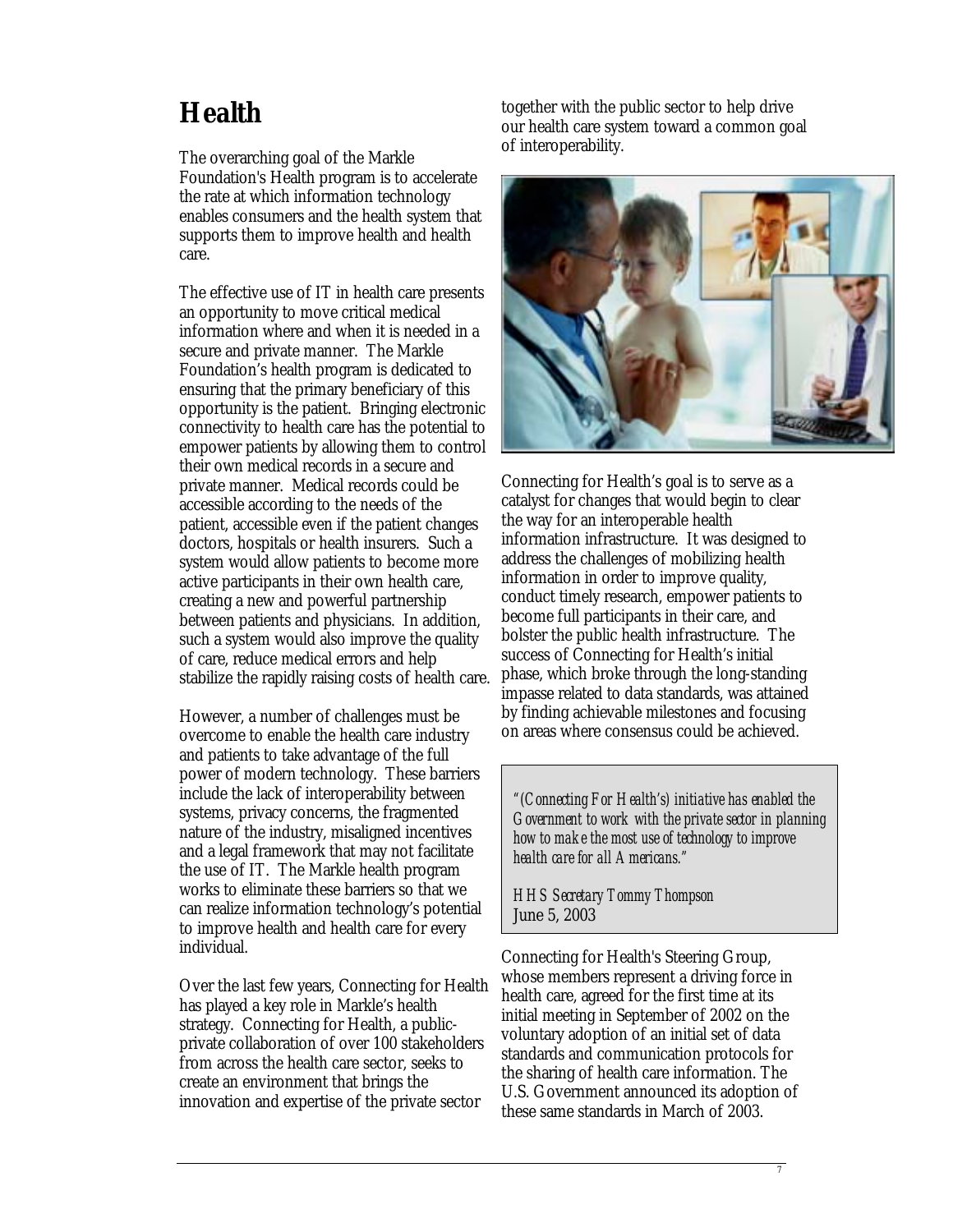Connecting For Health's achievements in just nine months toward the adoption of health care data standards represents progress that has eluded the health care industry for more than a decade. Connecting for Health:

- Built consensus on an initial set of health care data standards.
- Developed case studies of places where privacy and security practices may provide a model for others.
- Advanced our understanding of the consumer's role in an interconnected health care system by defining the personal health record and its use.

Since September of 2002, the importance of interoperability to health care safety and quality has been publicly endorsed by leaders including President Bush, Secretary of Health and Human Services Tommy G. Thompson, U.S. Food and Drug Administration Commissioner Mark B. McClellan, and by leading Members of Congress of both parties.

Connecting for Health's action-oriented agenda, meanwhile, has drawn wide support. It was recently announced that its work will continue in a second phase in which we will focus on developing an incremental Roadmap to achieving electronic connectivity. The Roadmap, which will be based on the results of several high-level working groups, will detail an action agenda of achievable objectives over the next twelve months that will leverage activities between public and private health care sectors toward an interoperable health information infrastructure. Connecting for Health also plans to conduct a demonstration project to test and evaluate the Roadmap.



Connecting for Health Conference, June 5, 2003

For more information on Markle's Health program, please visit www.markle.org. For more information on Connecting for Health, please visit www.connectingforhealth.org.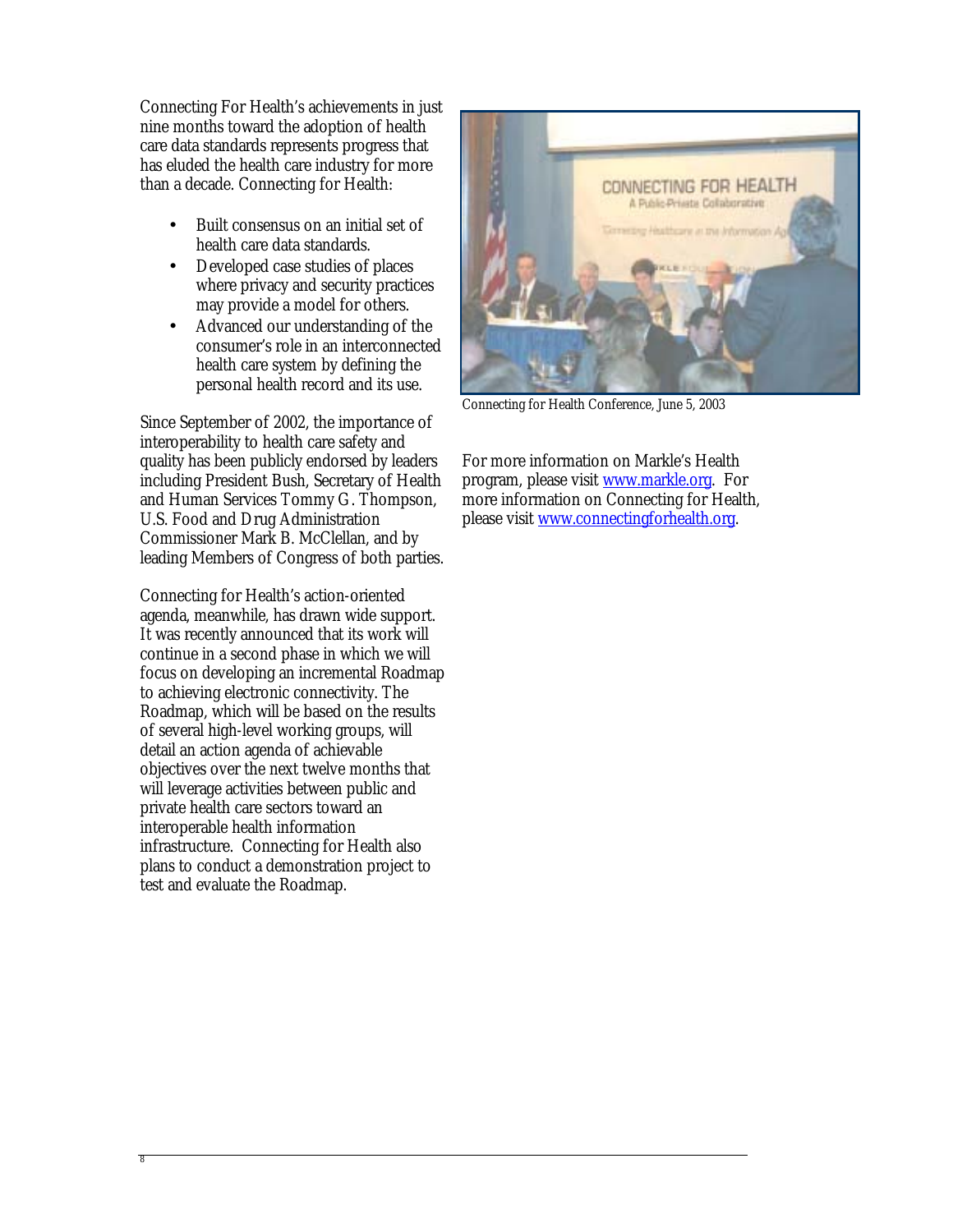# **National Security**

During the Cold War era, the use of intelligence information was dominated by a culture of classification and tight limitations on access, in which information was shared only on a "need to know" basis. Law enforcement, similarly, restricted access to information to protect the prosecution process. And our nation drew a line at the border, applying different rules to our government's activities offshore from those we applied at home. That structure was appropriate for a different time. However, it is imperative that we move to a different approach if we are properly to address the threat our nation faces now from terrorism.

The threat we face today requires unprecedented speed in the way the government collects, shares, and acts on information. In fact, information has become the key to enhancing our nation's security. The events of September 11th have starkly demonstrated the dangers associated with the failure to share information, not only within the federal government, but also between the federal government, on the one hand, and state and local governments and the private sector on the other. To deal with this new threat, information needs to be tailored to facilitate decision-making and action at all levels—not only by the President, but also the police officers on the street.

The Task Force's first report, *Protecting America's Freedom in the Information Age,* received the International Association of Law Enforcement and Intelligence Analysts 2003 Professional Service Award for "the most significant contribution to the literature of law enforcement and intelligence."

At the same time, the new information requirements must be developed in a new framework of civil liberties protections. These are not competing interests to be traded off, but complementary goals to be developed through wise policy and new technology tools.

Exploring how information and information technology (IT) can enhance our national security is an issue with which the Markle Foundation has been engaged since 2000, when we began to examine the national security implications of a world increasingly interconnected through technology. In the wake of the attacks of September 11th, the Markle Foundation formed the Markle Task Force on National Security in the Information Age to find ways in which information could be better used to enhance America's security while protecting our liberties. We recruited as members some of the nation's foremost authorities on national security who served in the Carter, Reagan, Bush and Clinton Administrations, as well as leading experts on information technology and civil liberties.



#### In October 2002, the Task Force issued its

first report, *Protecting America's Freedom in the Information Age*, which identified the ability to share information as the most urgent task facing government in protecting the homeland. The report proposed a plan for a distributed IT network to share terrorism-related information among federal, state and local government agencies and the private sector so that threats could be identified and prevented. In addition, the report provided a framework for considering how the government might make most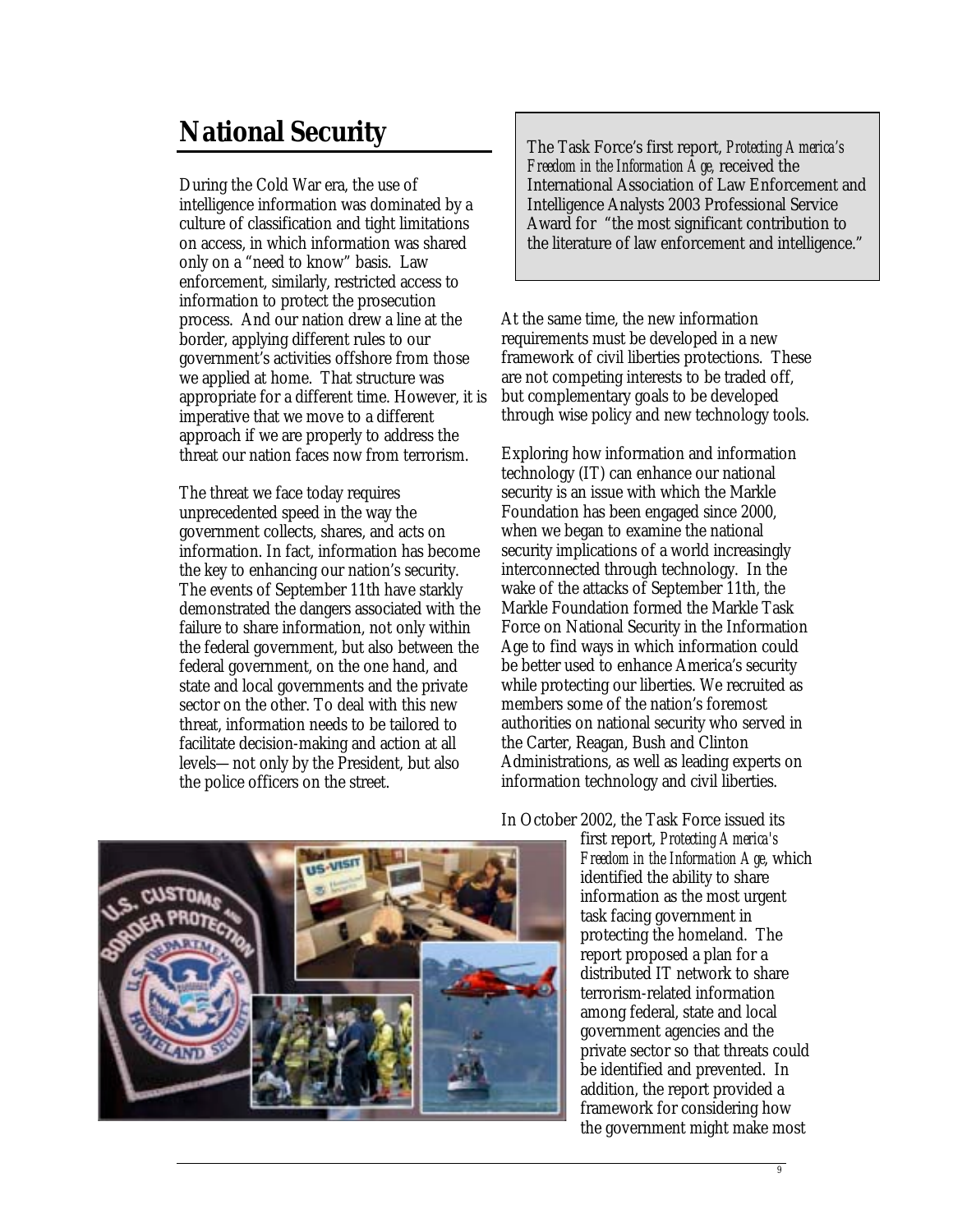effective use of data residing in the private sector, while preserving liberties and avoiding the imposition of undue costs on businesses. It has had a significant impact on the debate about how to create a national security information system and was helpful to those involved in the creation of the Department of Homeland Security.

In December 2003, the Task Force released its second report, *Creating A Trusted Information Network for Homeland Security*. The report concluded that by using currently available technology, the government can set up a network that substantially improves our ability to prevent terrorist attacks and protect civil liberties. It provided details for the necessary elements of a proposed System-wide Homeland Analysis and Resource Exchange (SHARE) Network that would more effectively combat terrorism than our current system, while protecting privacy.

"As he begins his tutorial on homeland security, [Chairman of the House Select Committee on Homeland Security Congressman Chris] Cox touts a recent report by the Markle Foundation on data systems as required reading…"

*The National Journal*, April 5, 2003

The public's trust in a governmental network that makes use of information about its own people can be achieved only if governmentwide guidelines for information sharing and privacy protection are established after open public debates on the issue. The Task Force therefore proposed that the President set the goal of creating such a network, and issue clear government-wide policy guidelines for the collection and use of information, including private sector information.

There is no question that leveraging information technology can help us fight the war on terrorism more successfully. However, to achieve this, our nations' policy makers must first set the goal of using technology to preserve and enforce our values as well as to collect and share information.



Task Force Meeting, July 2003

Going forward, the Task Force will continue to work on these challenges. It will focus on helping the U.S. government and industry assess their readiness for and provide tools to implement the next generation information sharing initiatives. Furthermore, it will also pursue further work on privacy guidelines and the handling of private sector data, to create better understanding of the potential new borders on collection and use of information.

While terrorist threats remain high, it is critical that information collection, sharing and analysis initiatives are implemented on a solid foundation of strategy and planning. The Markle Task Force will work towards providing effective ways to build such a foundation.

For more information on Markle's National Security program, please visit www.markle.org. Additional information on the Markle Task Force on National Security in the Information Age can be found at www.markletaskforce.org.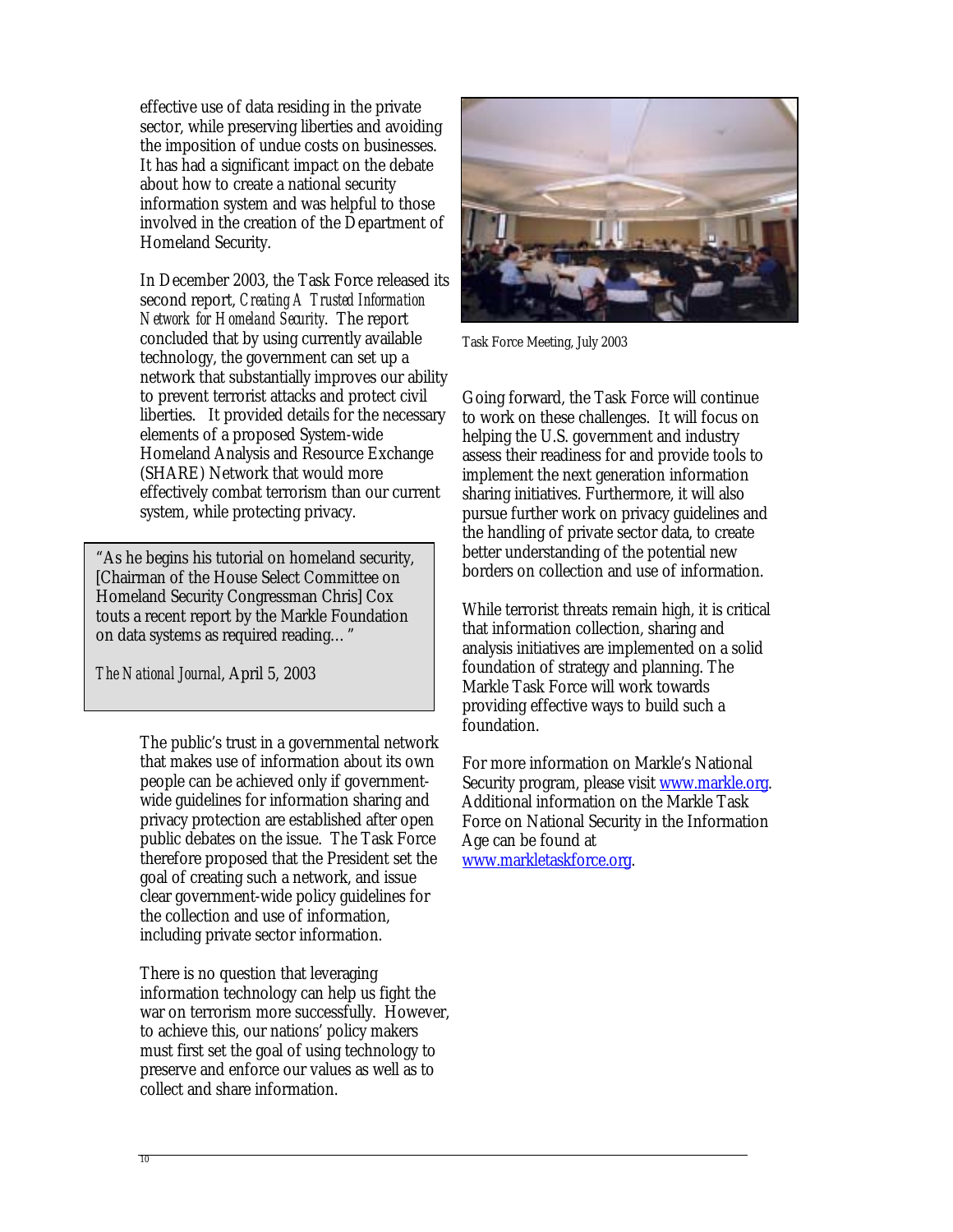#### Partner Essays

## **Syncing Technology with Sociology**

### **Socio-intranet: productivity's next frontier**

*By Michael O. Leavitt, Former Utah Governor, Administrator of the United States Environmental Protection Agency*



Occasionally, I am asked what part of my job as governor I enjoyed most. It's an easy question to answer: I treasured the opportunity to stand, for a

time, in a place of sufficient perspective to see disparate streams merging together to form the river we call society.

From this vantage point, I sense an important development in the way technology and sociology are shaping our world. *Two predictions*: First, interoperability will become as familiar in the next decade, as network was in the last. Second, a new kind of sociology will partner with technology to become the catalyst for improving productivity.

*What is interoperability?* It's the ability of one system to benefit from another. I carry a PDA built by one vender that syncs with applications on my desktop, built by another. That process of "syncing" represents the most basic form of interoperability.

The second level of interoperability is often called "systems integration" or "enterprise computing." This kind of interoperability uses the Internet to sync entire technology systems so they can exchange data and communicate in ways that dramatically increase productivity. This is what happens when the health department "syncs" technologically with

public safety agencies to improve services for the community.

The highest level of interoperability and the next frontier in national productivity is what I call a "socio-intranet." Socio-intranets require large-scale technological integration as well as masterful collaboration among private and public organizations that normally compete in the marketplace or have other conflicting interests. It is similar to what Ray Noorda, founder of Novell, a pioneer in networking, called "coopetition."

Our nation's effort to create a national homeland security plan is a good example of where a socio-intranet will be necessary to accomplish our task. Making the national government, state and local law enforcement, health and transportation, and the banking industry interoperable is a staggering task both technologically and socially.

Over the last five years I have been involved in several interoperability projects that were large enough in scale to be considered sociointranets. And in every case it was the sociology that formed the major impediment to progress. There were rigorous debates and discussions about the role and power of government. There were partisan politics and personal business jockeying. There were egos and turf.

So, as I look to the future and see the inevitable confluence of technology and sociology, I can see that our biggest challenge is not new technology, but new sociology. We have the ability to make the machines work together, but what about the people? Getting technology and sociology to sync is the next frontier, our next great challenge, and this generation's opportunity.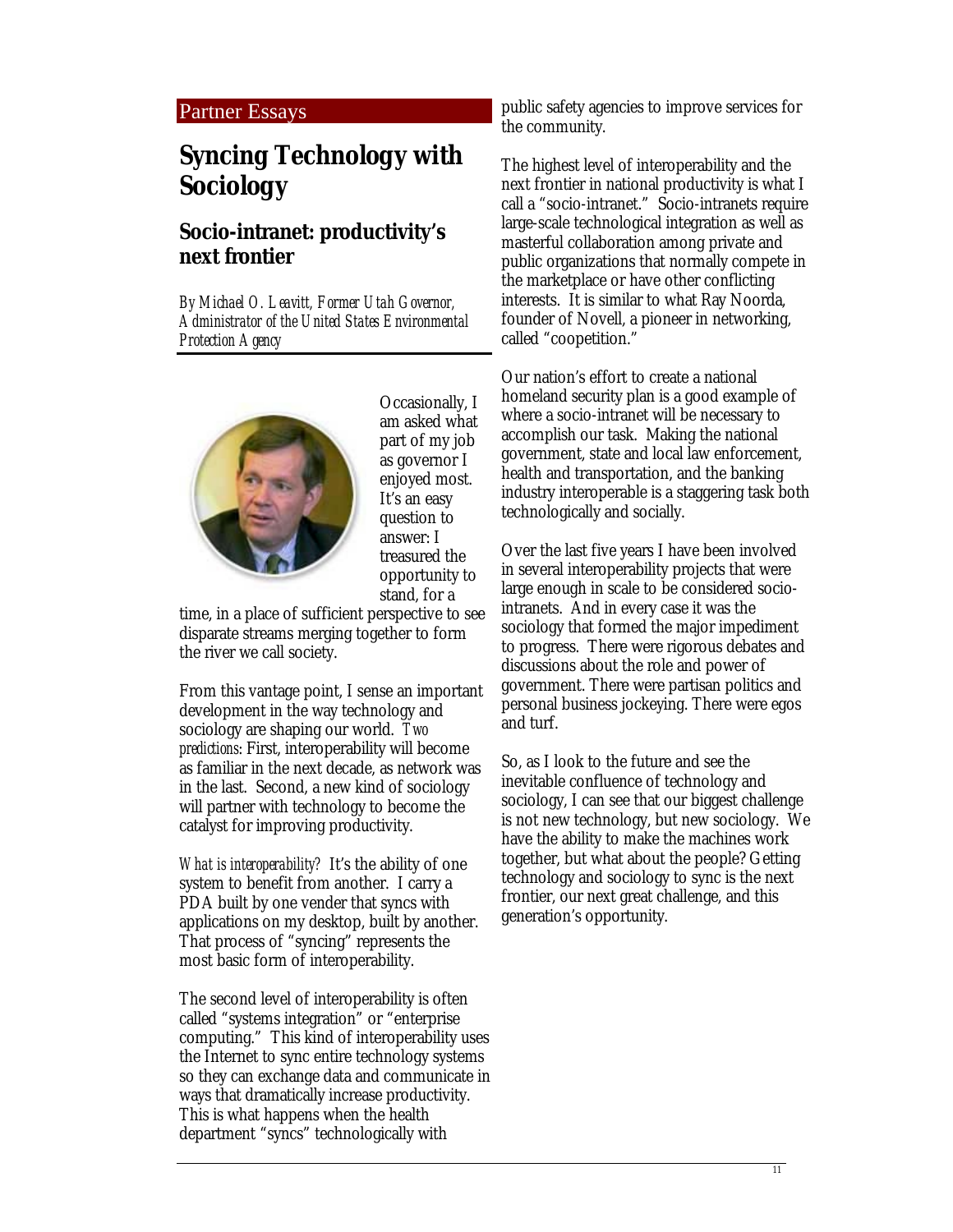#### Partner Essays

## **Tackling the Challenge of Digital Identity**

*By Esther Dyson, Chairman, EDventure Holdings, Founding Chairman of ICANN* 



What does digital identity mean at the beginning of the twenty-first century? Even as governments and businesses get better at generating and

recording information about individuals, individuals are becoming rightly more concerned about controlling the data proliferating about themselves.

But the issue isn't as simple as giving individuals control over all information about themselves. Such control may conflict with other interests, including the rights of other individuals to speak freely, the rights of the public to know the truth, a general public interest in security, and various other interests, including governments' interest in reaching its citizens and getting them to pay their taxes.

None of these conflicts is particularly new, but the proliferation of data and the tools to find it seems to change the rules of the game. Throw into the mix the strong reaction to September 11, and we do have a new environment.

In addition to data knowingly collected by businesses and government, and more or less knowingly volunteered by individuals, we now have a world of "slime trails" visible to others. The e-mails you write, the Websites you visit and post at, what other people say about you in their blogs…all that stuff is around. Most of it gets lost in the noise but here is the difference it is much easier to reassemble. Everyone has the ability to be "famous" on Google at the whim of someone else. There's a lot of public information available about the average person.

Unfortunately, right now the public is both paranoid about many identity "threats" such as identity theft and general breaches of privacy and woefully underinformed about its own abilities to control personal information.

The solution to personal control over identity does not have a single answer. Some tradeoffs need to be determined by government or some social convention. Others need to be surfaced by the market, ideally offering service terms and contracts and policies that meet a variety of individual preferences rather than assuming that one size fits all.

Markle could play an important role both in advising governments and in sponsoring models for businesses and other private organizations to follow.

On the government side, it has already done seminal work through the Task Force on National Security in the Information Age. Rather than high-sounding platitudes about the trade-offs between privacy and security, the Task Force came up with some concrete examples of how the trade-offs in principle can be applied and conflicting interests reconciled in practice.

In the private sector, consumers and individuals have more power than they know. They have the ability to withhold their data or to take their business elsewhere. But businesses need to see a demand for different policies concerning customer data, and they need help in formulating and communicating such policies effectively.

Most such policies are unintelligible to normal people, so it's impossible for the market to reflect the latent demand for them. Simply educating people – both consumers and those who run institutions that collect and manage data – could help a lot.

The first step towards better handling of all the changes surrounding digital identity is to make it clear what it is and what you can do with it. Then individuals can decide what they want, and make the choices for themselves.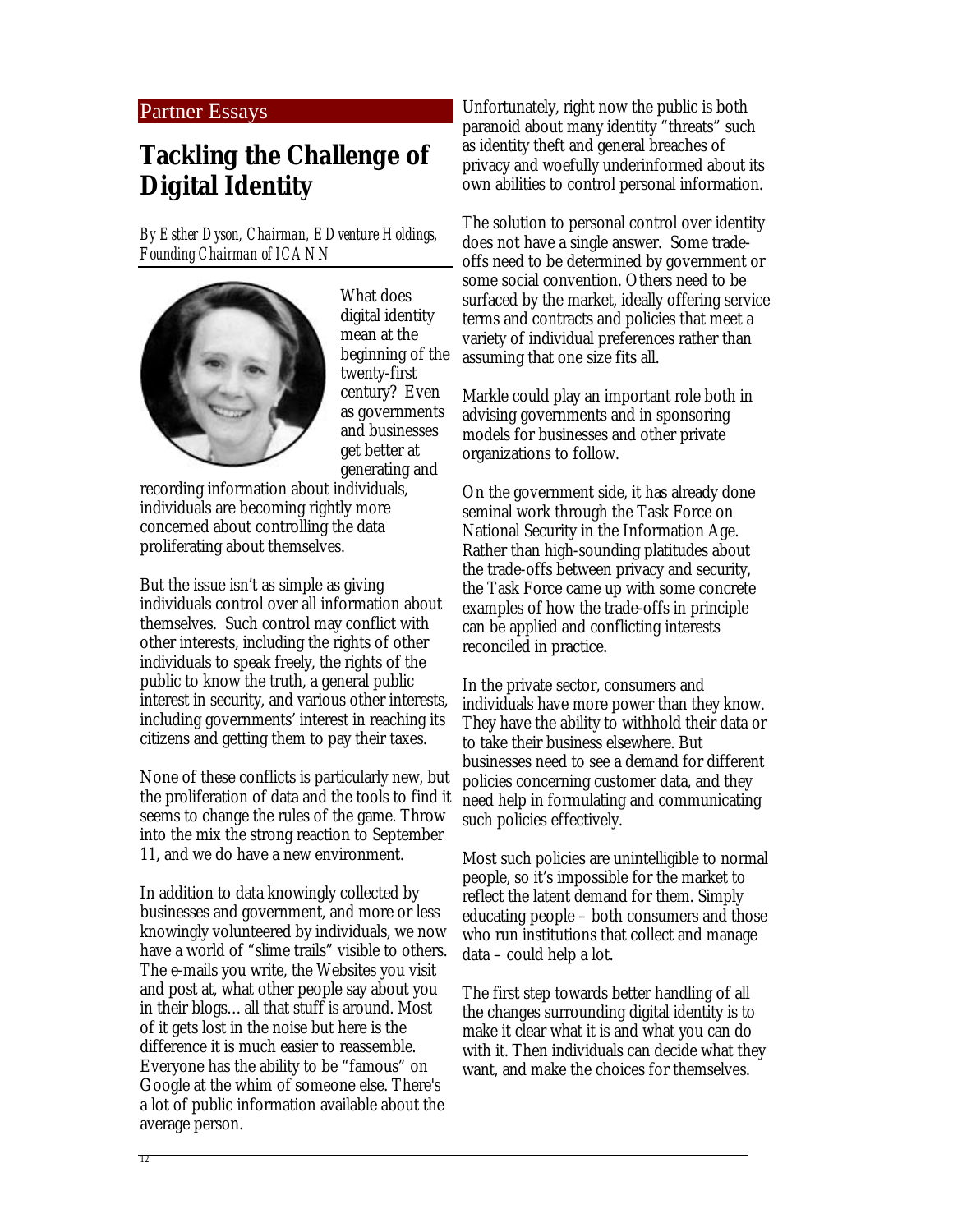#### Partner Essays

## **Connecting for Health**

*By Herbert Pardes, M.D., President and CEO New York–Presbyterian Hospital* 



When we and others spoke to the Markle Foundation about information technology interoperability and health care, they responded in force. "Connecting for Health" was

created and less than a year later a working team presented findings and recommendations for standards.

This is the type of action you expect from the Markle Foundation, which has staked a leading role in information technology thought and leadership. Health care has been in need of direction on information technology for some time. Our medical tools and pharmaceuticals are highly advanced, but the systems to bring them together for monitoring, diagnosis and treatment are almost primitive. In fact, the routine transfer of data, which should be automatic, may still require pen and paper in most modern hospitals. Each time it is handled it invites "clerical errors" that compromise our nation's health care. The rewards of such a unified system would be considerable. Health care would have access to the proper information to care for a patient no matter where the patient is. But sophisticated patient records now exist in less than 10 percent of hospitals and few of those hospitals can share records between them.

*Standards are the answer*. And the barriers to standardization, without the right leadership, could be insurmountable. It must be practical in a hospital setting. It must be doable with current technology. Industry must agree to support it. Hospitals, with government support, must be able to afford it.

With standards in place, information between hospitals can be shared to act as an early warning system for examples of bioterrorism or epidemic. By monitoring several hospitals at once, an integrated medical system could help public health officials recognize patterns of a health emergency sooner than they might otherwise.

Why is an integrated system so important? Because better integration allows systems to communicate and prevent errors, protecting patient health. It could mean a significant difference for patients. According to estimates of the Institute of Medicine, more than 44,000 people can be expected to die from medical errors this year - greater than the number of people who die each year in automobile accidents.

The Markle Foundation brought all the right people to the table to address problems and look for solutions. With industry, hospitals, technologists, and public policy experts together, issues that had been unsolvable became manageable and doable.

At a recent conference, the work of this group was announced and practical standards were recommended and adopted by the members of the group. These same standards will become the future of patient data within hospitals and in systems created by industry.

This is a remarkable achievement in a remarkably short period of time and one that will directly benefit patient care. It will bring consistent care throughout our hospitals. Our doctors, nurses and medical staffs will have the information and checks they need to provide patients the best possible care.

Interoperability is not a glamorous subject in the manner of curing cancer or therapeutic cloning. But because it can impact on every other aspect of health care, it has the potential to save more lives. Recognizing the importance of this potentially arcane subject is but one of the things that marks the Markle Foundation as a leader.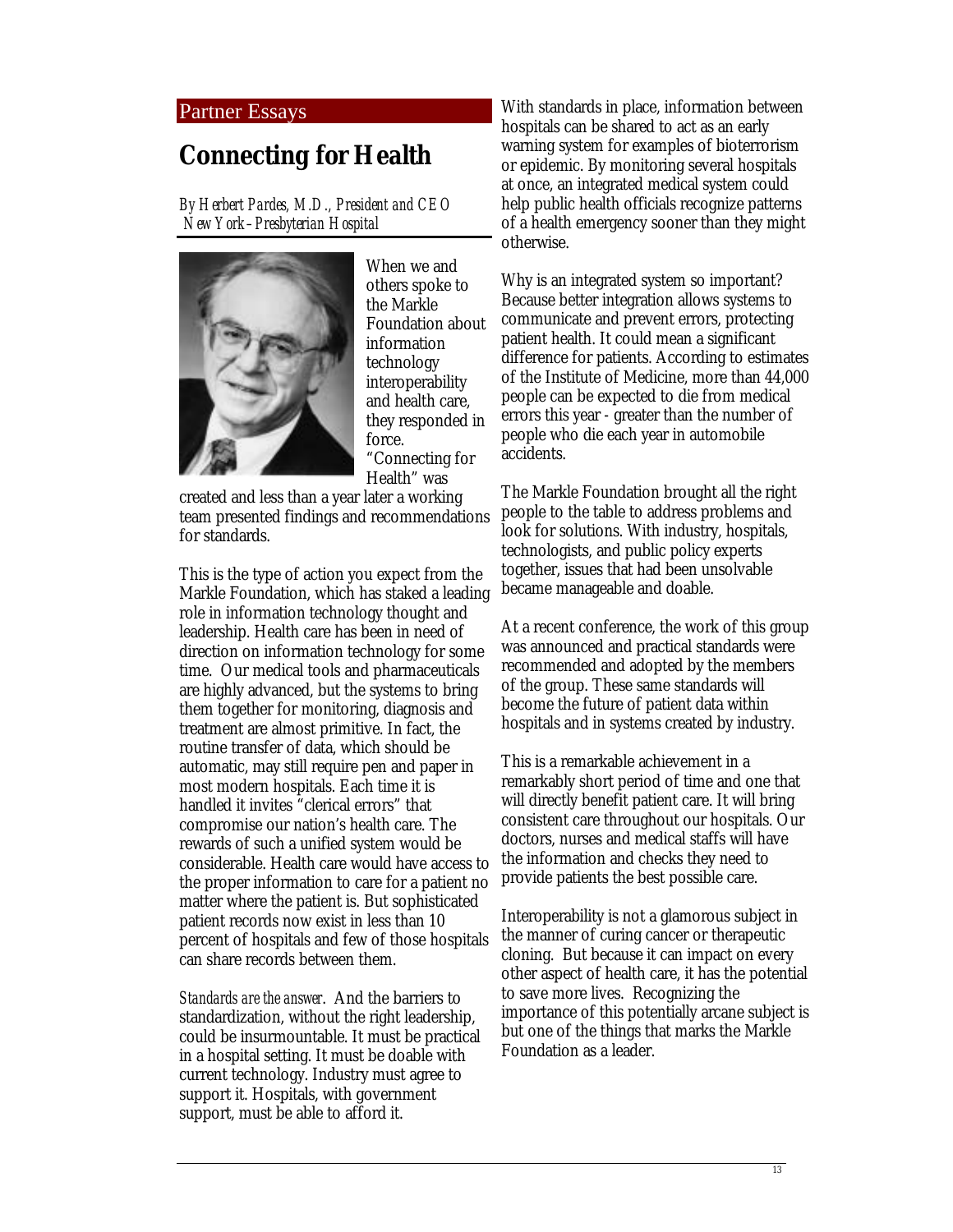#### Financial Section



#### **DISTRIBUTION AS A PERCENT OF THE ENDOWMENT**

• The foundation's distribution (spending on program and administration) is shown on this chart as a percent of the foundation's endowment for the period FY 1993 to FY 2004 (July 1992 – June 2004). Appropriations decisions are made based on programmatic needs and distribution lags appropriation decisions.



#### **PRINCIPAL CATEGORIES OF DISTRIBUTION**

- The above chart, compiled from data on Markle's tax returns (990-PF), shows Markle's distribution for the period FY 1998 – 2004 divided into three categories: Grants; Program Operations; and Administration.
- Funds budgeted for distribution grew in FY 2000, reflecting the commencement of a strategic plan which called for accelerated project development at a time when information technology and Internet policy were rapidly being adopted
- Increases in Program Operations reflect the Foundation's transition away from grant-making and toward direct operation of projects.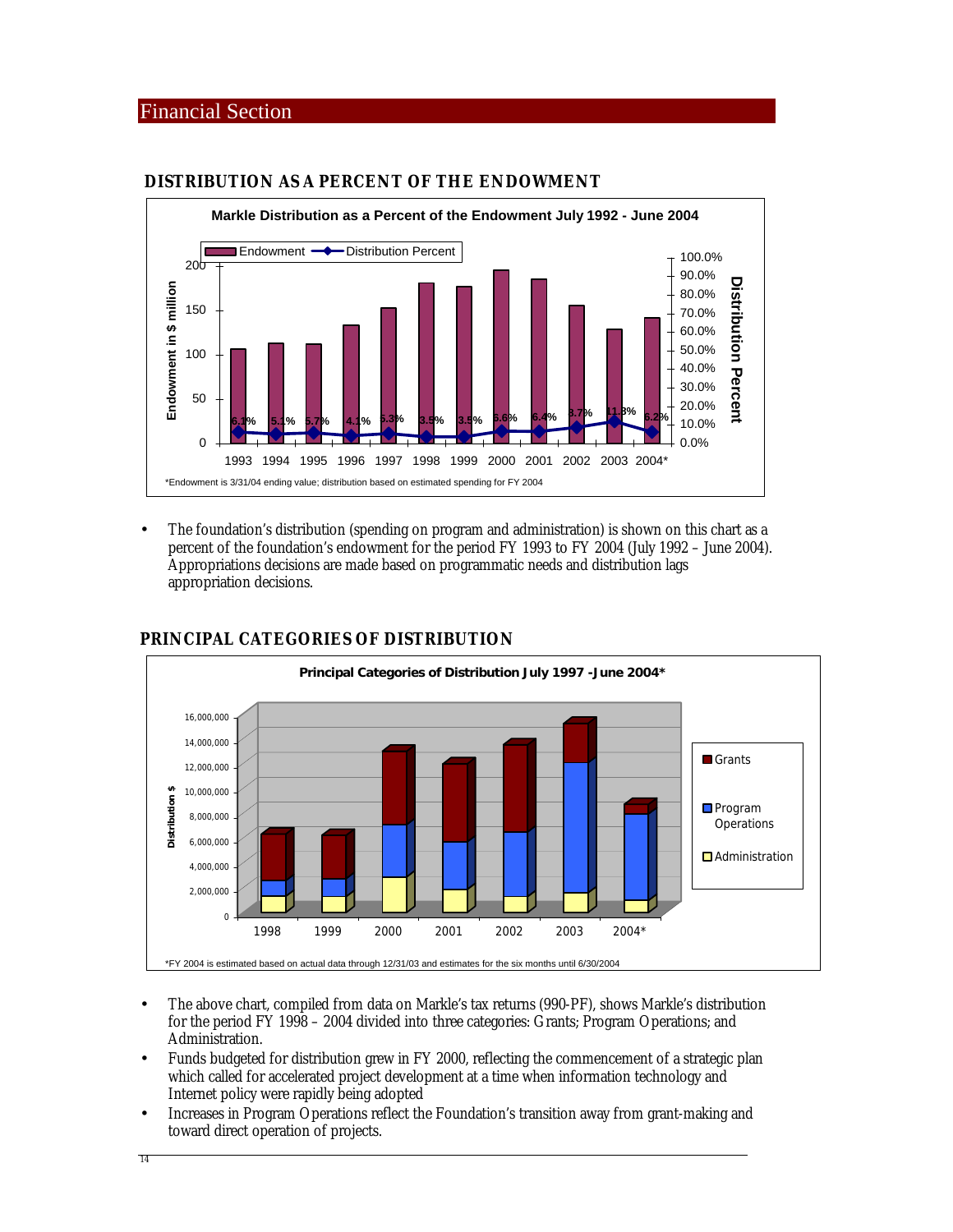#### **CHANGES IN ENDOWMENT**



- Over the last twelve years, Markle's endowment has fluctuated between \$100 \$200 million; this chart shows endowment performance (net income, gains and losses) in red and distribution in blue.
- From FY 1993 2000, the endowment nearly doubled in value, principally because of substantial investment gains.
- From FY 2001 2003, the endowment declined in value, principally due to declining investment results. Distribution in this period was also at the higher level established in 1999 for FY 2000 forward.
- In FY 2004 the endowment is again showing significant positive returns (the data shown are through 3/31/04), and projected distribution for the year is significantly reduced.
- In FY 2004, distribution has been targeted at the level of our national security and health work, which we expect to be our principle focus for the foreseeable future.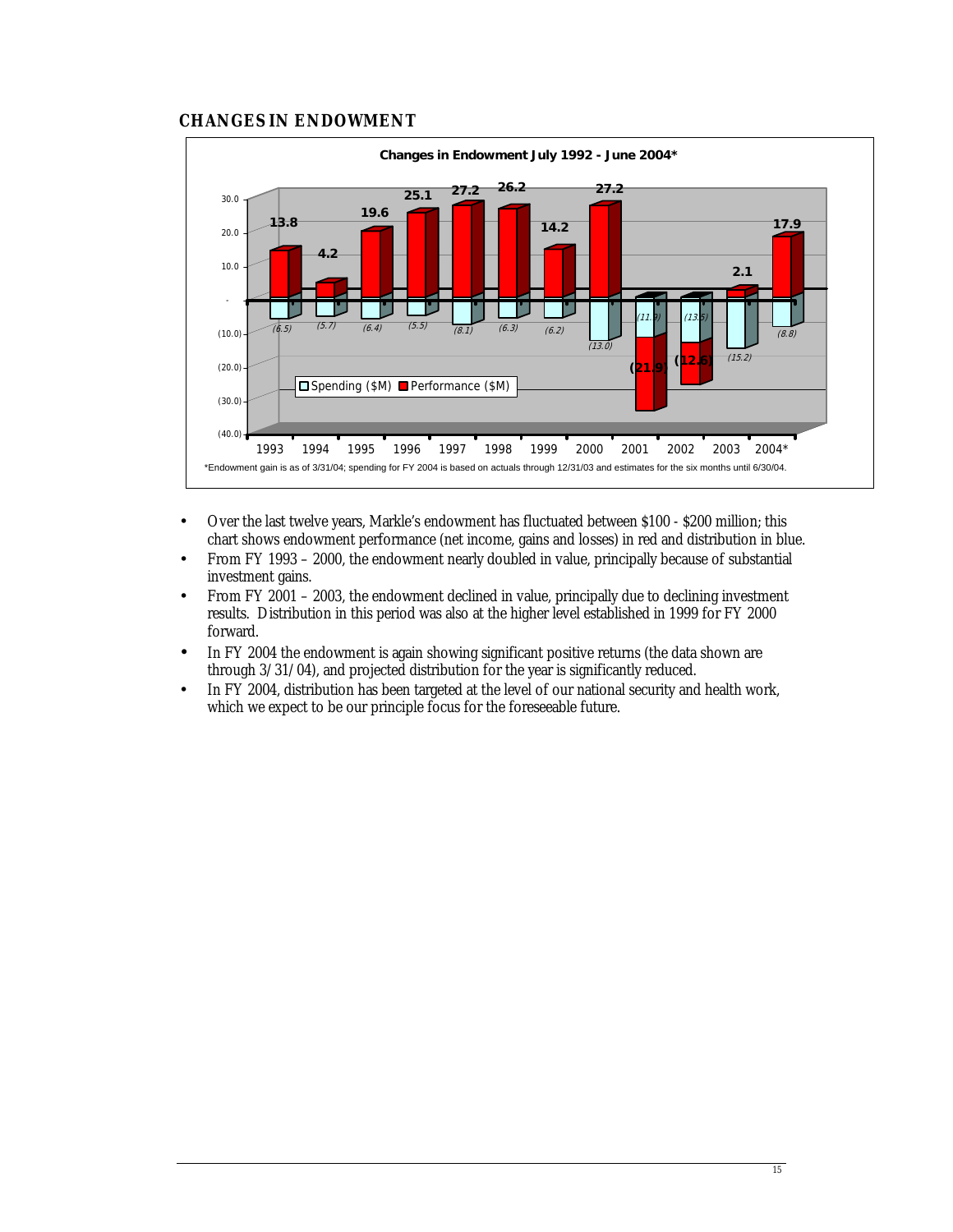# **Financial Statements**

### **STATEMENT OF FINANCIAL POSITION**

| as of the period ended June 30,                                           | 2003           | 2002           |
|---------------------------------------------------------------------------|----------------|----------------|
|                                                                           |                |                |
| <b>ASSETS</b>                                                             |                |                |
| Cash                                                                      | 282,122        | 1,842,644      |
| <b>Investments at Fair Value</b>                                          | 129,227,749    | 141,565,543    |
| <b>Program Related Investments</b>                                        | 610,438        | 667,438        |
| <b>Receivables and Other Assets</b>                                       | 188,269        | 152,492        |
| Prepaid Exise Tax<br><b>Net Fixed Assets</b>                              | 85,000         | 85,000         |
|                                                                           | 2,419,935      | 2,697,163      |
| <b>Security Deposit</b>                                                   | 980,000        | 980,000        |
| <b>TOTAL ASSETS</b>                                                       | 133,793,513    | 147,990,280    |
| <b>LIABILTIIES</b>                                                        |                |                |
| Project and Grant Appropriations payable                                  | 2,357,434      | 4,012,611      |
| Accounts payable/Accrued expenses                                         | 111,944        | 365,550        |
| <b>TOTAL LIABILITIES</b>                                                  | 2,469,378      | 4,378,161      |
|                                                                           |                |                |
| <b>NET UNRESTRICTED ASSETS</b>                                            |                |                |
| Contributions                                                             | 17,071,767     | 17,071,767     |
| <b>Accumulated Revenues and Investment Gains</b>                          | 112,249,298    | 112,422,885    |
| <b>Unexpended Project Appropriations</b>                                  | 2,003,070      | 14,117,467     |
| <b>TOTAL NET ASSETS</b>                                                   | 131,324,135    | 143,612,119    |
| <b>TOTAL LIABILITIES AND NET ASSETS</b>                                   | 133,793,513    | 147,990,280    |
|                                                                           |                |                |
| <b>STATEMENT OF ACTIVITIES</b>                                            |                |                |
| for the year ended June 30,                                               | 2003           | 2002           |
|                                                                           |                |                |
| <b>REVENUES</b>                                                           |                |                |
| <b>Interest and Dividends</b>                                             | 2,433,106      | 3,680,829      |
| Realized Capital Gains (Losses)                                           | (14,075,351)   | (15,507,194)   |
| Net Partnership Income                                                    | 931,211        | 612,637        |
| <b>Other Income</b>                                                       | 4,382          |                |
| <b>Investment Expense</b>                                                 | (859, 913)     | (796, 310)     |
| <b>Tax Expense</b>                                                        |                | (40,000)       |
| <b>NET REVENUES</b>                                                       | (11, 566, 565) | (12,050,038)   |
|                                                                           |                |                |
| <b>EXPENSES</b><br><b>Grants Expense Net of Refunds and Cancellations</b> | 1,655,297      | 5,706,189      |
| <b>Program Operations</b>                                                 | 10,190,645     | 5,862,658      |
| <b>General and Administrative Expense</b>                                 | 1,582,613      | 1,027,708      |
|                                                                           |                |                |
| <b>TOTAL EXPENSES</b>                                                     | 13,428,555     | 12,596,555     |
| Unrealized Gains/(Losses) on Investments                                  | 12,707,137     | (548, 173)     |
| Increase/(Decrease) in Net Assets                                         | (12, 287, 983) | (25, 194, 766) |
|                                                                           |                |                |
| Net Assets, beginning of Year                                             | 143,612,119    | 168,806,885    |
| Net Assets, end of year                                                   | 131,324,136    | 143,612,119    |
| Note: Audited Financial Statements are maintained at the Foundation.      |                |                |